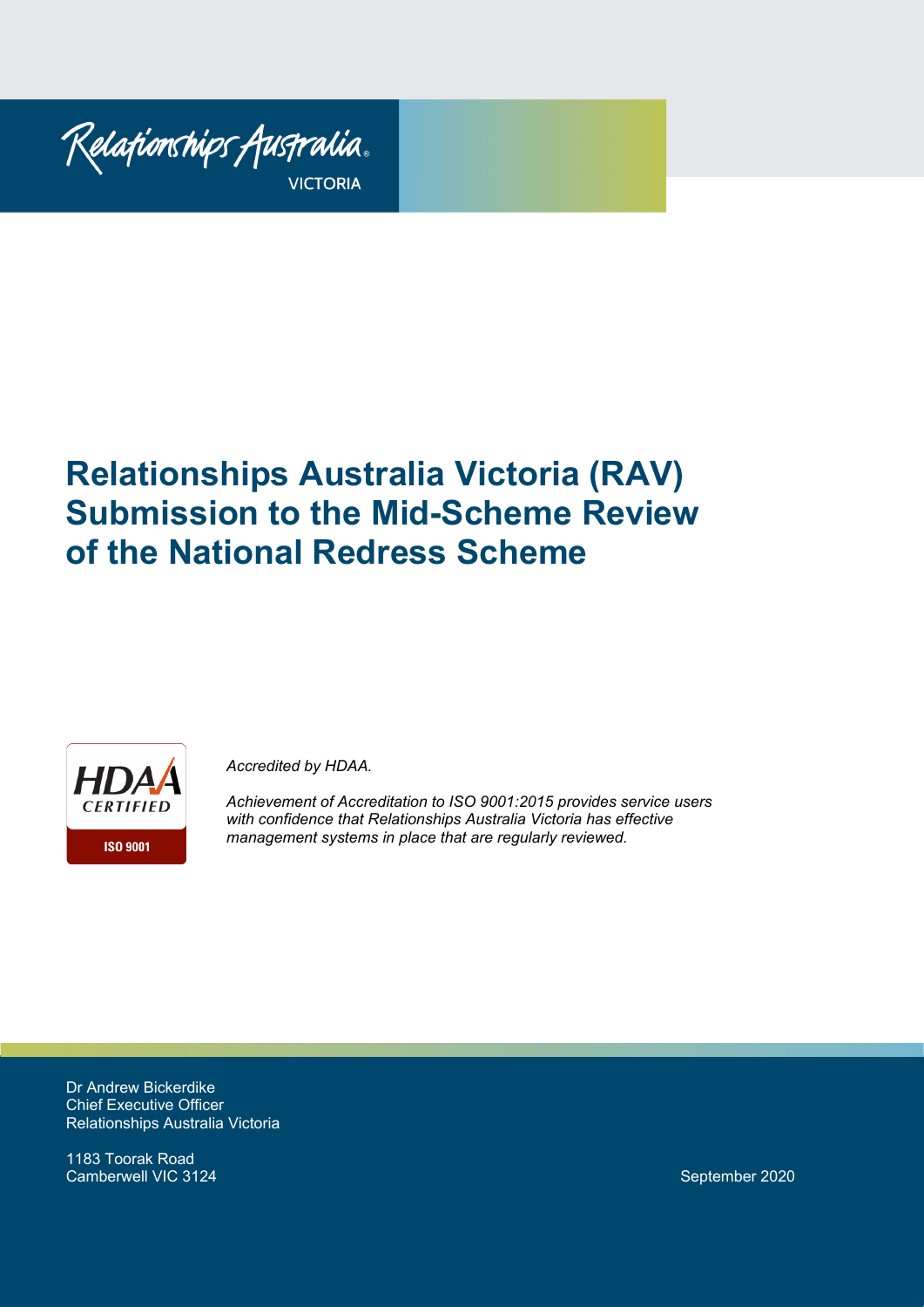

# **Contents**

| WHAT IS NOT WORKING IN THE SCHEME AND RECOMMENDATIONS 4                                            |  |
|----------------------------------------------------------------------------------------------------|--|
| 1. The Traumatic Nature of the National Redress Scheme Application Process  4                      |  |
|                                                                                                    |  |
|                                                                                                    |  |
|                                                                                                    |  |
|                                                                                                    |  |
|                                                                                                    |  |
|                                                                                                    |  |
| 3. Where our clients have accessed our service, feedback regarding access to support services,     |  |
|                                                                                                    |  |
|                                                                                                    |  |
| 4. b. Feedback about the process of receiving a call from the NRS regarding the Redress outcome: 9 |  |
|                                                                                                    |  |
| 5. Why have some people chosen not to apply or have withdrawn during the process: 10               |  |
| 6. Issues with counselling offered within the National Redress Scheme Compensation  10             |  |
|                                                                                                    |  |
|                                                                                                    |  |
|                                                                                                    |  |
|                                                                                                    |  |
|                                                                                                    |  |
|                                                                                                    |  |
|                                                                                                    |  |
|                                                                                                    |  |
| 10. Issues with the Direct Personal Response Component of the National Redress Scheme  13          |  |
|                                                                                                    |  |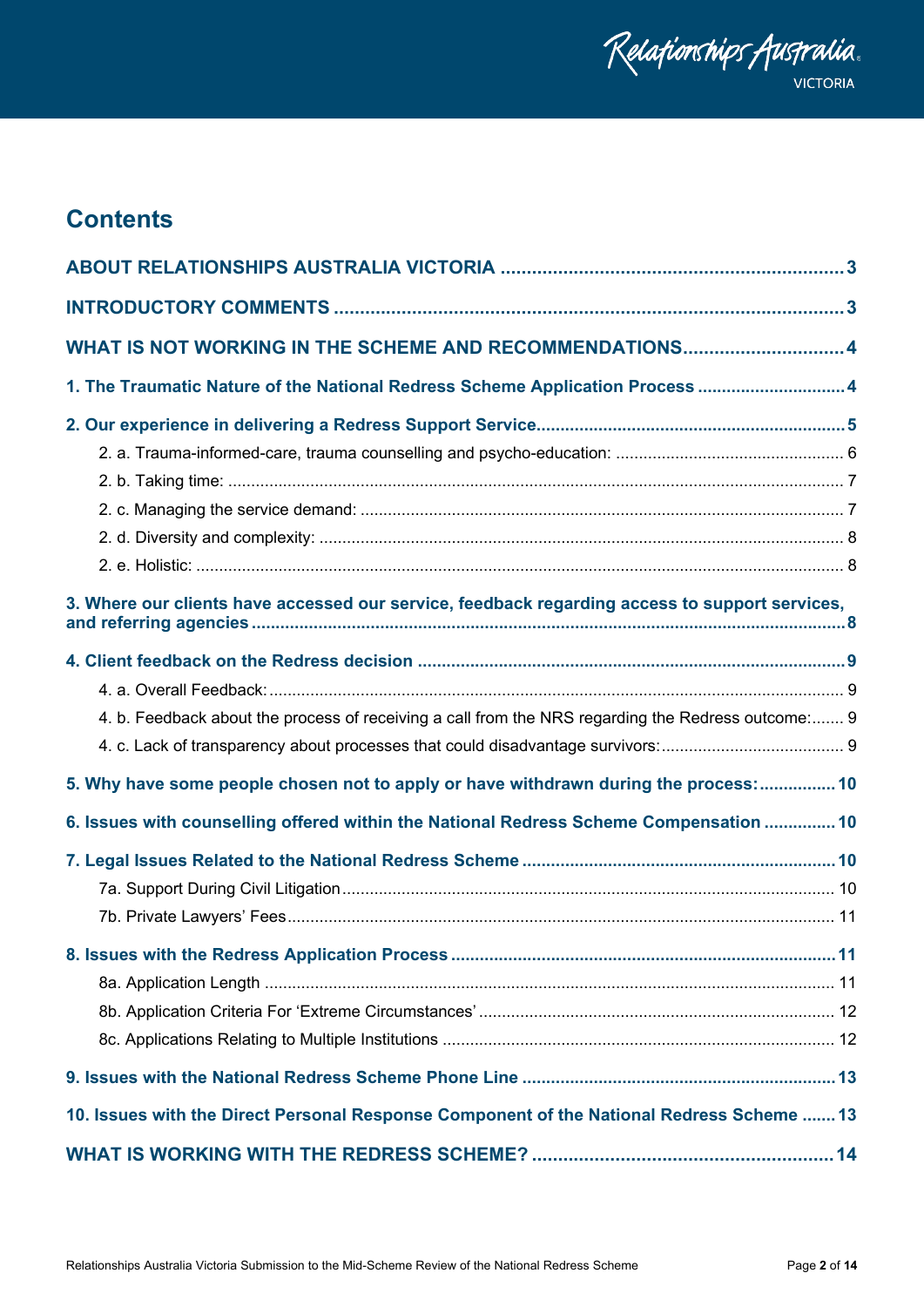

# <span id="page-2-0"></span>**About Relationships Australia Victoria**

Relationships Australia Victoria (RAV) is a community-based, not-for-profit, secular organisation that has been supporting Victorians since 1948. Our vision is for positive, respectful, safe and fulfilling relationships for all Australians.

RAV offers a diverse range of clinical services including counselling; therapeutic case management; family violence prevention, support and recovery services for men, women and children, including men's behaviour change programs; parenting programs; group programs and family dispute resolution (mediation). RAV is a Registered Training Organisation and delivers accredited training courses and professional development workshops.

Services are delivered through 17 principal centres, a Central Office and several additional outreach sites across metropolitan Melbourne and regional Victoria. RAV has over 70 years' practice expertise in delivering services and programs for individuals, families and communities affected by family violence, child protection issues, high conflict family law disputes, relationship difficulties, mental health difficulties and extreme climatic disasters including droughts, floods and bushfires.

RAV provides a range of services that are funded by the Australian Government Department of Social Services (DSS) to support people who have complex needs, including due to trauma. Our specialised trauma and family mental health services include our:

- Redress Support Services for survivors of institutional child sexual abuse
- Forced Adoption Support Service, which offers counselling, information and referral to those affected by past forced adoption practices
- i-Connect Family Mental Health Support Services (Bairnsdale), which delivers early intervention services to and supports children and young people aged under 18, who are at risk of, or affected by, mental illness, to stay connected and engaged in education and social activities.
- Counselling and Support for People Affected by the Royal Commission into Violence, Abuse, Neglect and Exploitation of People with Disability.
- We have recently taken on the management of Open Place, a support service for Forgotten Australians, which includes the Open Place Redress Support Service. For the purposes of this response we are referring only to the specific RAV Redress Support Service experience as it is a retrospective view on the last two years, and in future submissions we can integrate the experiences of the Open Place Redress Support service.

# <span id="page-2-1"></span>**Introductory Comments**

Since 2013, Relationships Australia Victoria has been one of the DSS funded providers in Victoria of the *Royal Commission into Institutional Child Sexual Abuse* Support Services and continues to support survivors since the implementation of Redress Support Services. During this period, we have provided face-to-face and telephone support to survivors, their families and others who were affected by institutional childhood sexual abuse.

This paper responds to the Open Letter by Ms Robyn Kruk AO, who has been appointed to conduct the independent review of the Scheme, due at the second anniversary of the Scheme.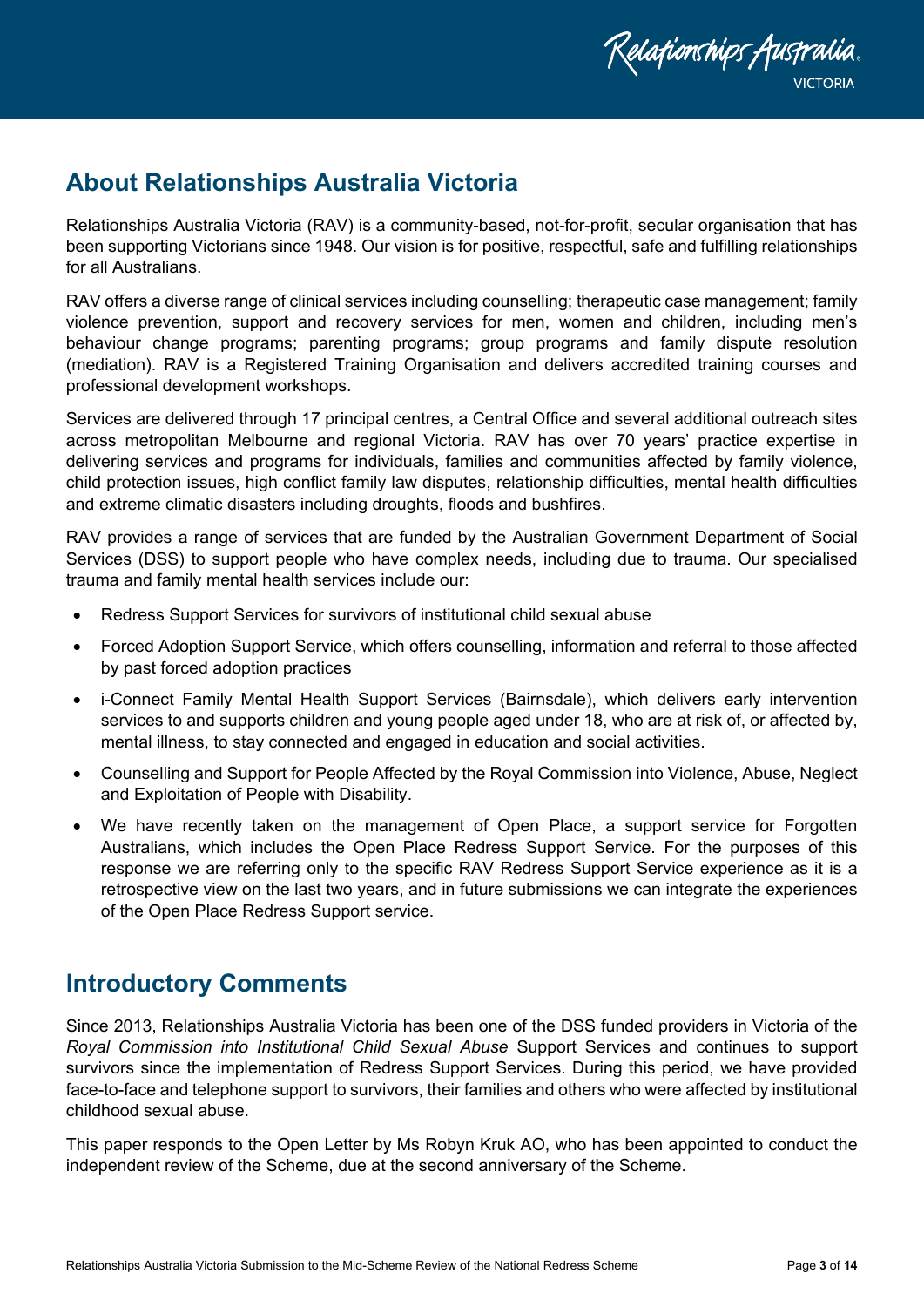

We have based our submission on the themes listed on the Second Anniversary review webpage, including:

- what you think about the application process,
- your experience accessing a support service,
- what you thought about the Redress decision,
- your experience accessing counselling,
- your experience accessing a direct personal response, and
- anything you want to share, good or bad, about the Scheme.

We base our submission content both on the direct feedback and stories from the clients we support through the Redress process, and from our perspective as practitioners, and service providers. We therefore acknowledge the knowledge, wisdom and experience of our clients that have largely informed our views, represented in this submission, and note the honour and privilege that it is to represent them.

# <span id="page-3-0"></span>**What is Not Working in the Scheme and Recommendations**

# <span id="page-3-1"></span>**1. The Traumatic Nature of the National Redress Scheme Application Process**

Survivors who have presented to RAV's Redress Support Services have all experienced severe sexual trauma and psychological harm due to abuses perpetrated against them while in an institution in their childhood. Such experiences have lifelong impacts and irrevocably change the course of a person's life and development. Survivors who have applied for Redress have reported significant negative psychological and physical impacts, which they consider to be directly caused by having to think/talk/write about their experience as part of their Redress applications. These negative impacts include increased depression; increased flashbacks; lack of concentration and motivation; insomnia; anxiety; dissociation; hyper-arousal; and night sweats, as well as physical symptoms such as migraines, stomach aches and the worsening of pre-existing autoimmune conditions.

Based on these survivor reports, our Redress Support Services observe that the process of completing a written Redress application, which requires detailed descriptions of the incidents of sexual abuse and their impacts, is causing significant harm. There is a growing body of literature<sup>[1](#page-3-2)</sup> and practice-based evidence to suggest that re-telling traumatic experiences may not be in the interests of trauma survivors, and that a trauma-informed approach needs to focus on establishing safety and stability in the survivors' internal and external environments, drawing on body-oriented, mindfulness-based approaches. This is in alignment with advice from the Blue Knot Foundation, which states that attempts to "process trauma (retell) in the absence of ability to self-regulate can precipitate overwhelm and re-traumatisation"[2](#page-3-3).

When survivors come to our service, it is difficult for us, as support workers, to apply a trauma-informed approach, as we are required to support people to re-tell and then re-read their traumatic memories of childhood sexual abuses in order to complete Redress applications, which can trigger the childhood trauma experience for our clients.

<span id="page-3-2"></span><sup>1</sup> Herman, J. L. (1998). Recovery from psychological trauma. *Psychiatry and Clinical Neurosciences*, *52*(S1), S98-S103; Fisher, J. (2017). Twenty-five Years of Trauma Treatment: What Have We Learned?. *Attachment*, *11*(3), 273-289.

<span id="page-3-3"></span> $2$  Kezelman, C., & Stavropoulos, P. (2012). Practice quidelines for treatment of complex trauma and trauma informed care and service delivery. *Sydney: Adults Surviving Child Abuse.*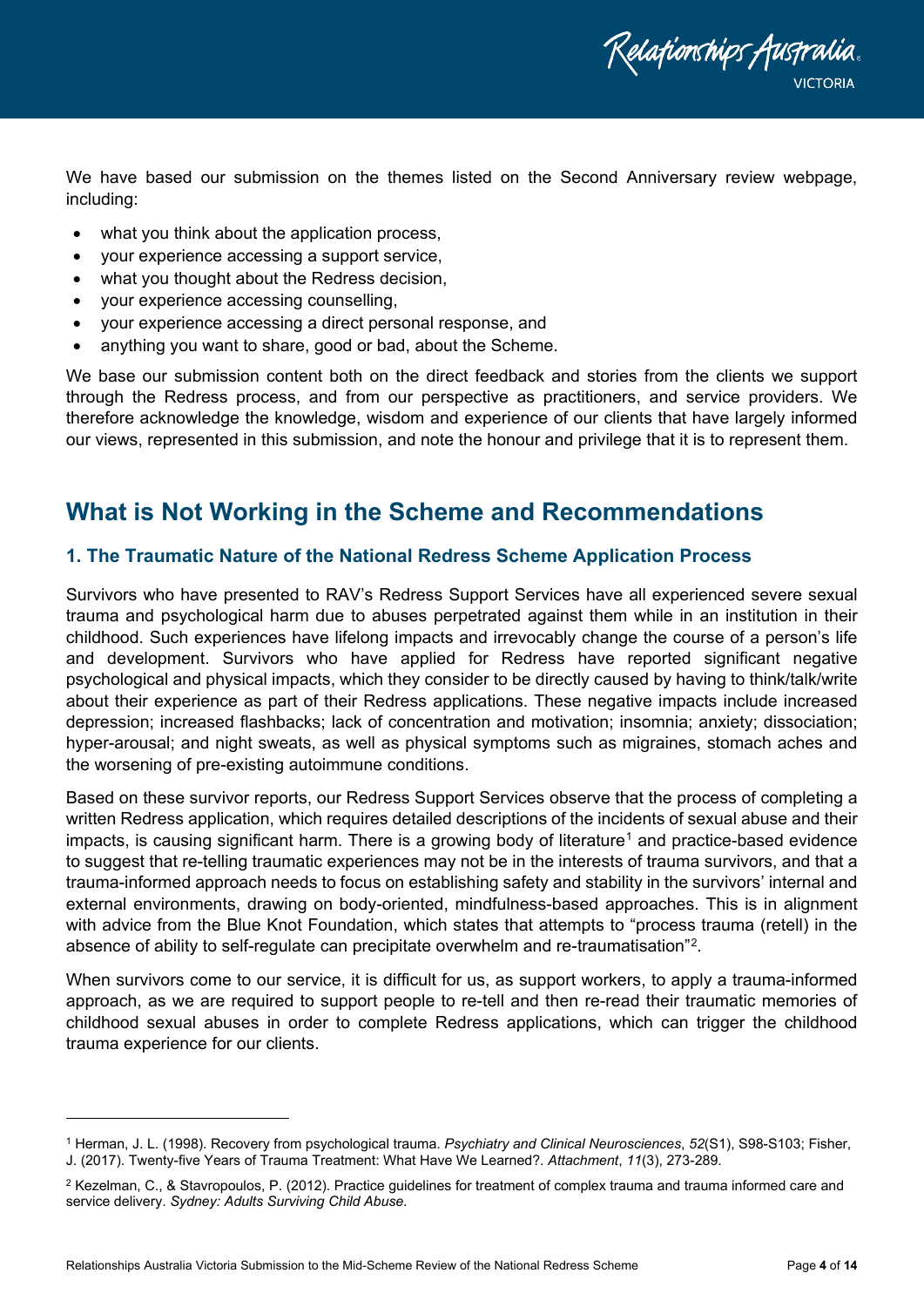We have also had first-hand accounts from clients who were not aware of the psychological and psychosomatic impacts that the process of completing a Redress application would have on them. These are clients who came to our service after they had already completed their Redress applications independently, and then engaged afterwards with our Redress Support Service.

Relationships Australia.

Recommendation 1:

- The National Redress Scheme needs to provide greater clarity and consistency as to the level of detail that is or is not required from applications, in relation to experiences of sexual abuse, and its impacts.
	- o It is recommended that the Scheme request as little detailed information as possible around the incident/s of sexual abuse, and that applicants are not penalised for providing brief descriptions.
	- $\circ$  Clear guidelines should be released and incorporated into the beginning of the application form, to provide guidance on the level of detail survivors are expected to provide, and the impact of this on the outcome of the Redress application. Such an approach would empower survivors to decide how much detail they choose to share based on their emotional and psychological wellbeing, rather than making decisions out of fear of being penalised for providing less information than is required.
	- $\circ$  When considering survivors who may complete the Redress application independently without a Redress Support Service, include a list of common emotional and psychological impacts of the application process on the front of the application form, to support informed consent for all survivors embarking on the National Redress Scheme process. (as well as referral numbers and support services which are available to Redress clients and the general public).

### <span id="page-4-0"></span>**2. Our experience in delivering a Redress Support Service**

Our experience of delivering Redress Support Services to our clients has been meaningful and fulfilling work. It has been a privilege witnessing our clients receive a positive Redress outcome and receive recognition and acknowledgement for the abuses perpetrated against them. Our clients have frequently reported positive feedback to us regarding the support we have provided them throughout the Redress Scheme process.

Key themes and learnings have emerged as we have provided the Redress Support Service. These include:

- a. The importance of a trauma-informed-care approach, accompanied by trauma-counselling and the provision of psycho-education regarding the impacts of trauma;
- b. The need to take the time required to safely support clients throughout the entire Redress process, and to address their presenting needs;
- c. Managing the tensions between providing a safe, integrated service, and managing the service demand;
- d. The diversity and complexity among our client cohort, with many clients presenting with numerous intersecting needs and psychological challenges, which often become exacerbated through the process of completing the Redress documentation;
- e. The need for a holistic and integrated approach to service delivery.

These key themes are outlined below.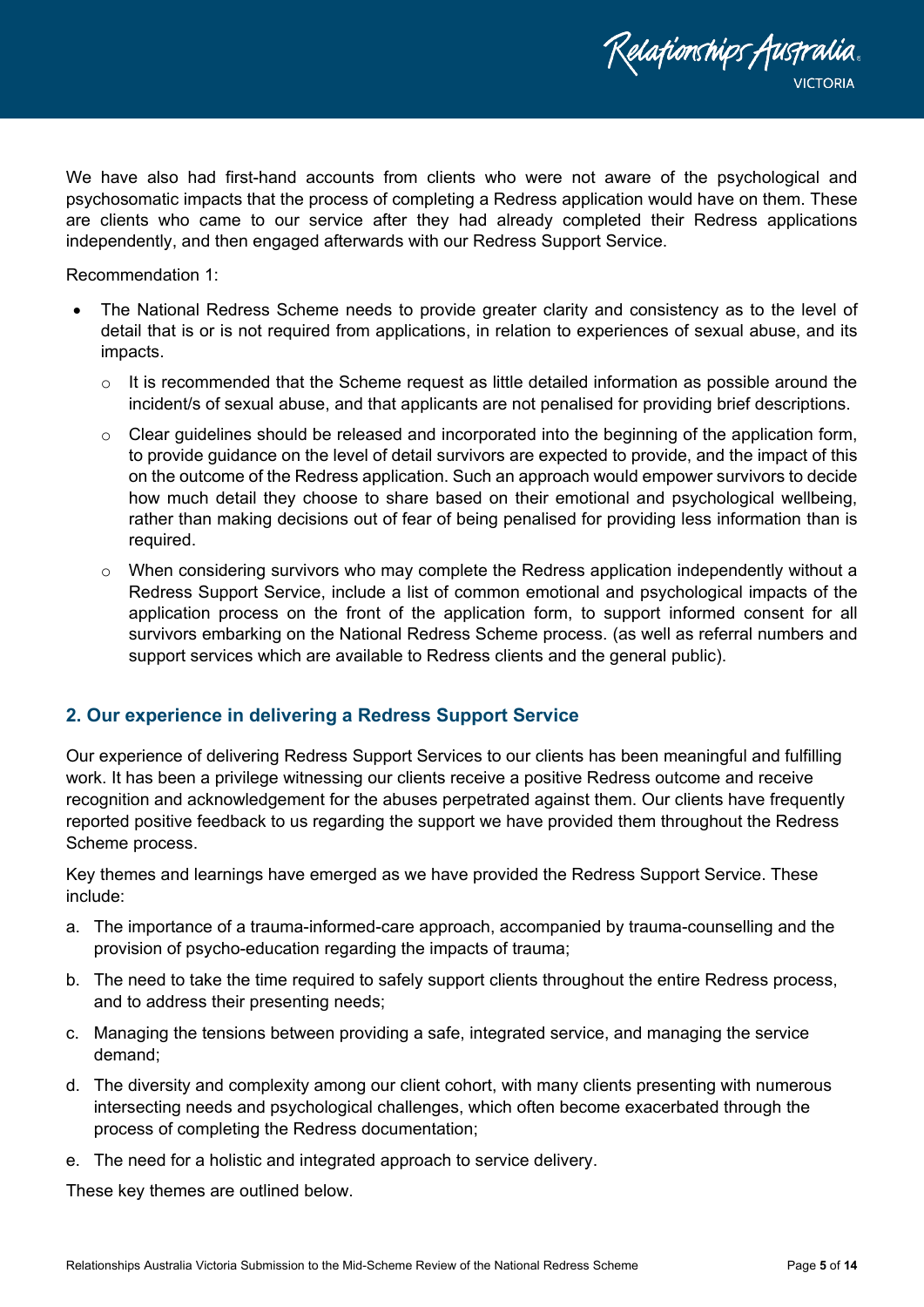

### <span id="page-5-0"></span>*2. a. Trauma-informed-care, trauma counselling and psycho-education:*

RAV's experience of service delivery aligns with best-practice literature on the provision of trauma-related services. This literature speaks to the stages of trauma recovery, and the need to establish stabilisation before progressing to recall of trauma memories<sup>3</sup>. We have experienced the importance of completing the application alongside comprehensive trauma-informed counselling and support and ensuring safety and stability prior to beginning Part 2 of the application in which the experiences of childhood sexual assault are outlined. Self-fragmentation, activation of the fight-flight response and re-traumatisation are very likely during memory recall if a client is yet to have established the skill of dual awareness, or how to track where they are within their window of tolerance<sup>4</sup>.

Part of establishing stabilisation is the provision of psycho-education, in which the impacts of trauma are outlined to the client, and they are able to identify their experience of trauma symptoms, and the tools and strategies they need to manage these symptoms<sup>5</sup>. The subject of child sexual abuse for the survivors raises traumatic memories and may re-trigger fight-flight-freeze responses, related to the childhood sexual abuse. The challenge facing survivors when having to reveal details of the childhood sexual abuse perpetrated against them cannot be underestimated.

Of great significance is that a majority of clients entering our service are disclosing the institutional child sexual abuse for the very first time, prior to accessing our service at RAV, as witnessed by a professional helper. Many clients have never engaged in specialist trauma counselling and have not had the opportunity to face the traumatic impact of the childhood sexual abuse.

Some clients have come to our service after they have completed the Redress application without any support. These clients have reported that the process of completing the Redress application was so destabilising for them, that they have become suicidal, turned to drug and alcohol use to cope, had difficulty maintaining work, faced increased interpersonal conflict, and have experienced disassociation and flashbacks. It is not to say that if they had received support with us these issues would not have arisen, but more to highlight that it may be unsafe and even devastating for survivors to undergo the Redress process without support, and also to emphasise the costs and impact of completing this application in survivors' lives.

<span id="page-5-1"></span><sup>3</sup> Lebowitz, L., Harvey, M. R., & HERMAN, J. L. (1993). A stage-by-dimension model of recovery from sexual trauma. *Journal of Interpersonal Violence*, *8*(3), 378-391.

<span id="page-5-2"></span><sup>4</sup> Rothschild, B. (2017). *The body remembers volume 2: Revolutionizing trauma treatment*. WW Norton & Company.

<span id="page-5-3"></span><sup>5</sup> Rothschild, B. (2017). *The body remembers volume 2: Revolutionizing trauma treatment*. WW Norton & Company.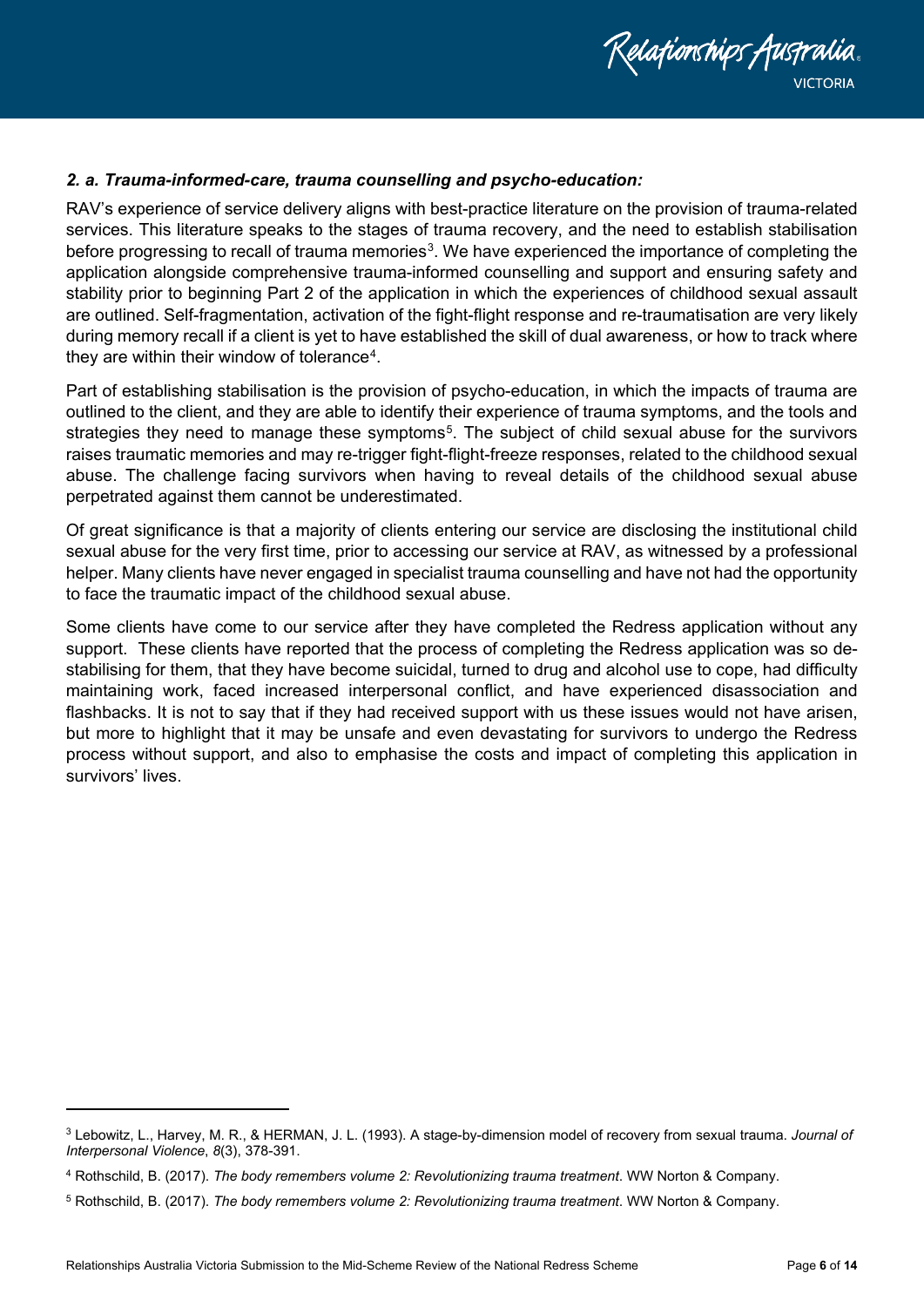

#### <span id="page-6-0"></span>*2. b. Taking time:*

The opportunity to engage with the survivor and slowly unpack the story with trauma informed counselling has ensured that our practice has been safe for survivors. The pace that we set collaboratively in relation to how the details emerge about the Redress application, has been central to our program model, as the survivor is not feeling pressured to detail their abuse in a rushed manner.

We therefore stress that it is not in the client's best interest to complete the application quickly and without holistic counselling within a longer-term service framework.

We have also identified several different stages in which a client may need support. These stages include:

- In the process of deciding to apply for Redress,
- the process of completing the Redress application,
- on submission of the Redress application,
- during the phase of waiting for the Redress outcome and
- on receipt of the outcome of the Redress application.

Clients come to us at each of these stages, and clients often return to our service when the next phase of the process arrives.

**A case example**: One client came to our service when they were deciding to pursue civil litigation or Redress. Through the process of 6 counselling sessions, also addressing some family violence issues, the client decided to pursue the civil litigation process. The client then returned to our service 6 months later, having changed their mind and wanting now to apply for Redress. We then supported the client with 10 more counselling session to complete the Redress application, and to offer psycho-education about the impacts of trauma and to develop strategies and resources to manage these impacts. At this time, the client was also suffering chronic health issues, so referral support to assist with this problem was also offered. The client then returned to our service 9 months later, having received an outcome for their Redress application. The client once again faced family violence issues and financial challenges in knowing how to manage the money they had received from the application. At this time, 10 more sessions were provided to assist the client.

We do not believe there is any other ethical or professional way to provide this service other than to offer a mid-term, trauma-informed, counselling and holistic-based model of delivery.

#### <span id="page-6-1"></span>*2. c. Managing the service demand:*

We acknowledge the tension that exists between ensuring equity of service delivery for all who enquire about our service, while also ensuring that clients receive the comprehensive and emotionally safe support that they need.

With growing awareness regarding the Redress Scheme there has been an increase in the number of referrals we are receiving, particularly throughout 2020 to date. To manage the service demand, we have therefore needed to establish a waiting list. From our experience, we have found the average number of sessions required to be 20 sessions, to provide trauma-informed and counselling-based Redress Support. There is also the challenge of case closure when clients remain in need of counselling support after the Redress application has been submitted. There is a lack of accessible counselling services in the community, which are trained to deal with the impacts of child sexual abuse in clients' lives.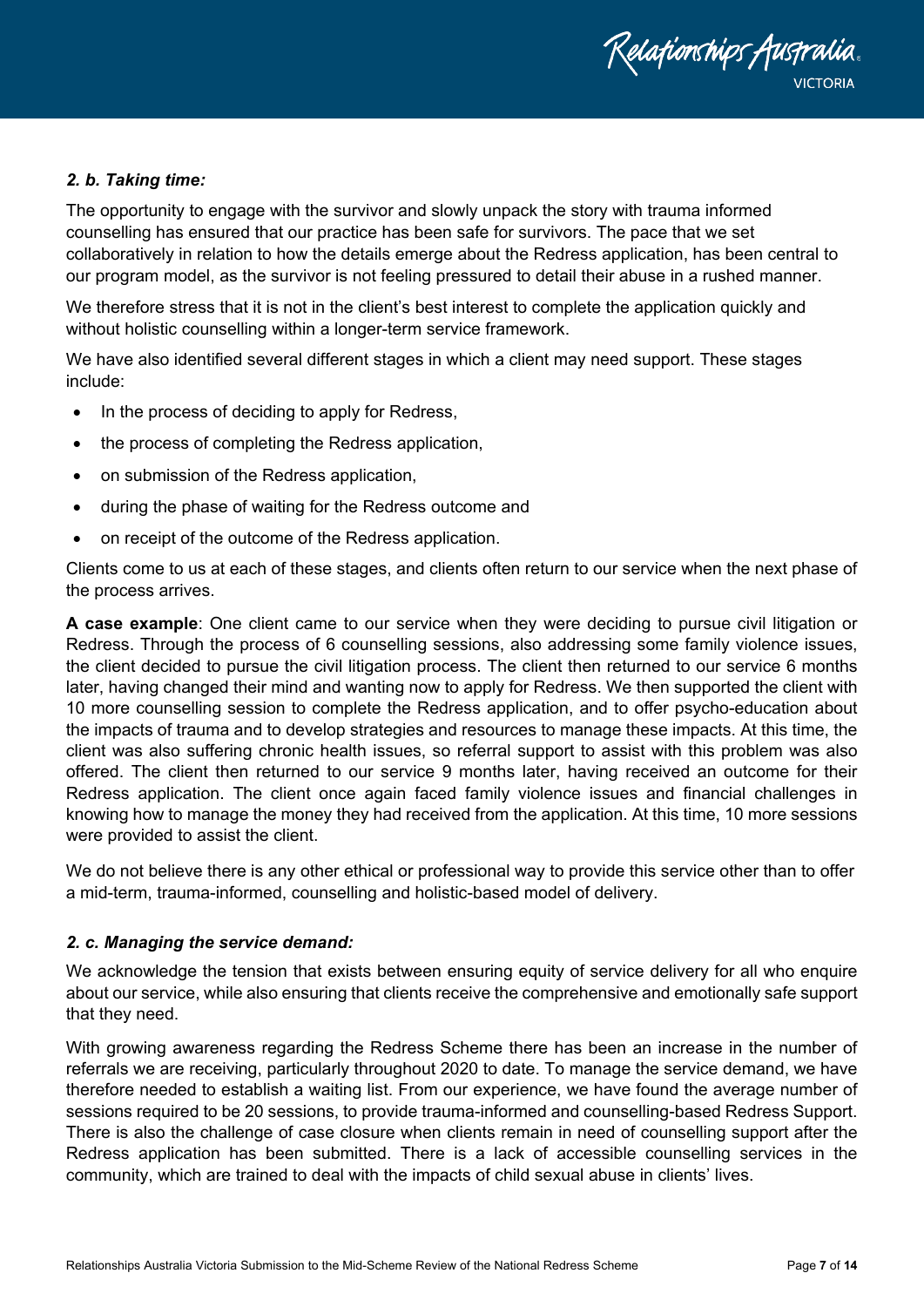

While we make efforts to link clients up with other community supports and services, this lack of service availability presents challenges when attempting to close clients' cases ethically and safely.

We believe that in order to provide the level of care required for these vulnerable clients and to meet the demand in a timely manner, increased funding is required. This will allow us to address our waiting list and expand our reach to more clients in the community, who may be unaware of the Redress Scheme and the opportunity to receive support to apply for the Redress scheme.

#### <span id="page-7-0"></span>*2. d. Diversity and complexity:*

In addition to the need for services to offer trauma-informed counselling that is emotionally safe, our service also addresses a diverse number of complex needs through our complementary case-work approach, alongside the counselling. While some clients present with stable lives, and few trauma-related counselling needs, and just want to focus on completing the Redress application promptly, the vast majority come to us with a range of complex needs. These intersecting needs include family violence, suicidal ideation, mental health issues, relationship issues, social isolation, unemployment, disability, homelessness or affected by drug and alcohol use, among others. Our case management provision enables us to refer clients to specific services to address these needs, and the important process of finding and linking clients to appropriate services also requires time and care, to ensure the approach is person-centered and empowering.

#### <span id="page-7-1"></span>*2. e. Holistic:*

Keeping these aspects of diversity and complexity in mind, we have developed a holistic approach to our service delivery, that addresses the numerous layers of support needs that our clients have. We undergo systemic, holistic case assessments and develop person-centered case plans collaboratively with our clients. We conduct a review at every 6-10 sessions, and re-assess the case plan goals, and decide if further service is required. These case plans include goals around the Redress process, counselling needs, and other case management related tasks to support people's holistic wellbeing and recovery.

# <span id="page-7-2"></span>**3. Where our clients have accessed our service, feedback regarding access to support services, and referring agencies**

A high percentage of referrals stem from Knowmore Legal Service. We also receive some referrals internally from Relationships Australia Victoria counsellors, from Relationships Australia services in other states, and a small number of referrals from the National Redress Scheme. We have also received some self-referrals.

Knowmore, are the primary referring provider to our service. We have received positive feedback from clients regarding Knowmore Legal service. Our staff have also found the staff at Knowmore Legal Services to be highly collaborative, supportive, and positive to work with, allowing us to form collegial support networks for our clients between our services.

We have recently instigated a clear referral process for referring agencies, in which our clinical intake practice is based on a trauma-informed approach, in which we ensure client control is prioritised. We do this by emphasising the need for informed consent and the provision of clear service information for a client's prior engagement so that they understand what our service is about. We also encourage clients to self-refer and to be in control of the information that is shared with our service, and from our service to other services. Finally, clients have reported to us that they experienced a seamless process when engaging with our services and team.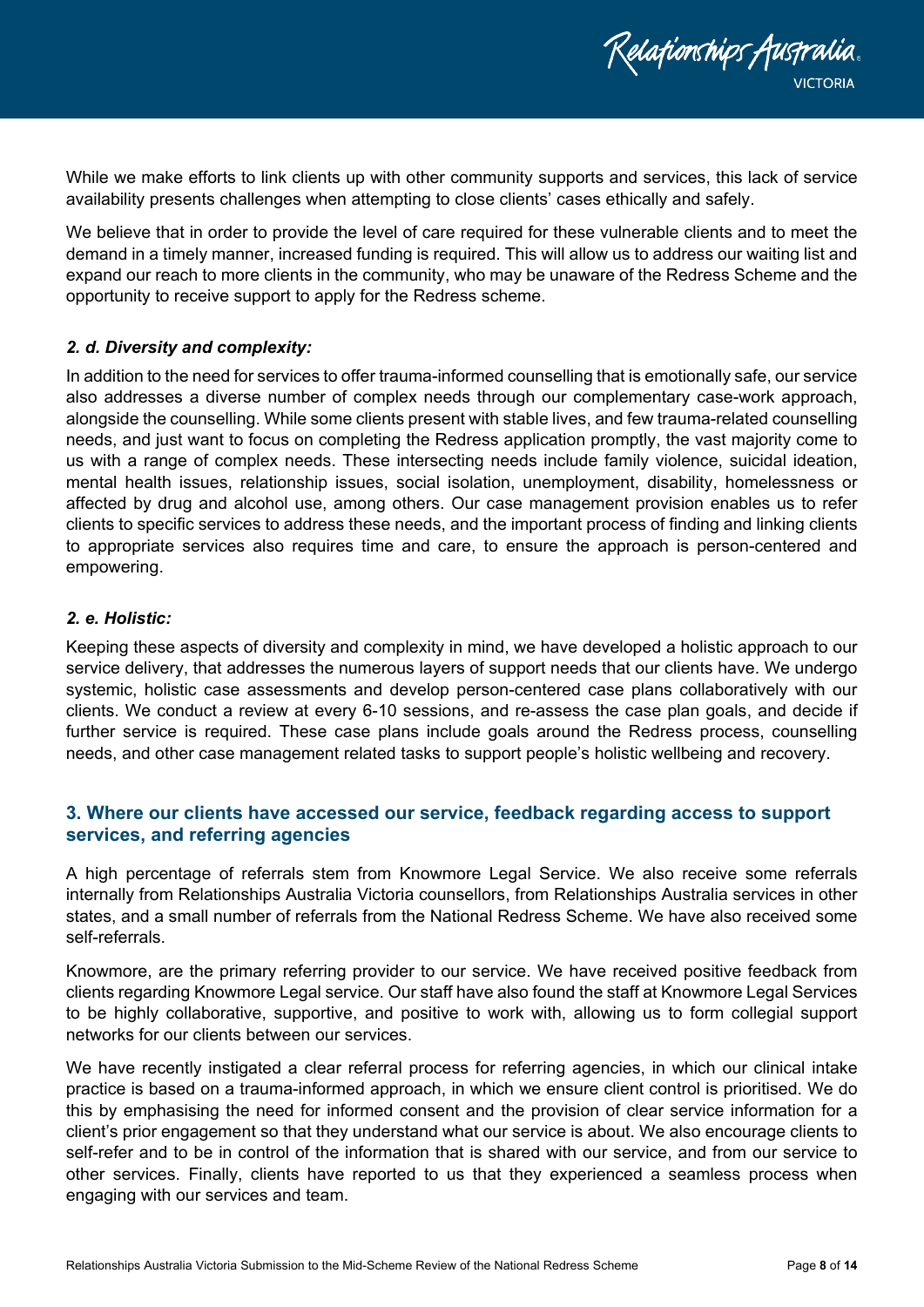

# <span id="page-8-0"></span>**4. Client feedback on the Redress decision**

#### <span id="page-8-1"></span>*4. a. Overall Feedback:*

First, we want to make clear that most of our clients are yet to receive a Redress outcome. However, among those who have received an outcome, most have found receiving their offer of Redress to be a positive experience, as it has represented closure to them.

We have been transparent with our clients regarding the Assessment Matrix used by the Redress Scheme, and this has allowed our clients to set their expectations regarding the outcome in a realistic way. Accordingly, there has been minimal disappointment regarding the monetary acknowledgement amount to date.

There was an instance of misinformation in which a client reported to us they had been informed by the National Redress Scheme that they could continue with our service by using the counselling funds within the Redress outcome. This was incorrect and caused some distress.

#### <span id="page-8-2"></span>*4. b. Feedback about the process of receiving a call from the NRS regarding the Redress outcome:*

Some clients have expressed anxiety with the process of learning of the outcome of Redress. A client shared with us that she firstly wasn't prepared for a time when the call might come through for an offer and the person sharing this information was not the case manager who had been previously engaging directly with the client. Specifically, for Aboriginal clients, it is important to feel as though the story stays with one person. If a client is also prepared, they could feel more empowered to have a support person present, to use their resourcing to be grounded and be ready to receive the information shared in the phone call.

In one instance, one client did not feel there was any warning about the call from the Scheme, to allow them to be prepared for this significant news. They required this preparation to be psychologically grounded and emotionally prepared to process what was being expressed.

Another one of our clients felt that the gender of the person providing the offer was not considered, and the client was triggered by hearing a male voice. The voice was unfamiliar and not the same person that they had engaged with previously. The client preferred the NRS case manager to be the one to call them, which would provide a relational, person-centred and trauma-informed approach.

#### <span id="page-8-3"></span>*4. c. Lack of transparency about processes that could disadvantage survivors:*

- A client might be able to request a review of an offer, however when this goes to another assessor, it might be possible that the client could receive a lower monetary offer and the client does not have the choice to choose between offers.
- A client might also receive an offer, however if this is rejected, or a client wishes to resubmit an application after an offer is made, there is lack of awareness that this is no longer an option to reengage with the Redress Scheme.

**Recommendation 2:** Encourage a more trauma-informed approach to the Redress offer phone call

**Recommendation 3:** Increase transparency regarding the possible outcome of requesting a review, and the consequences of rejecting an offer.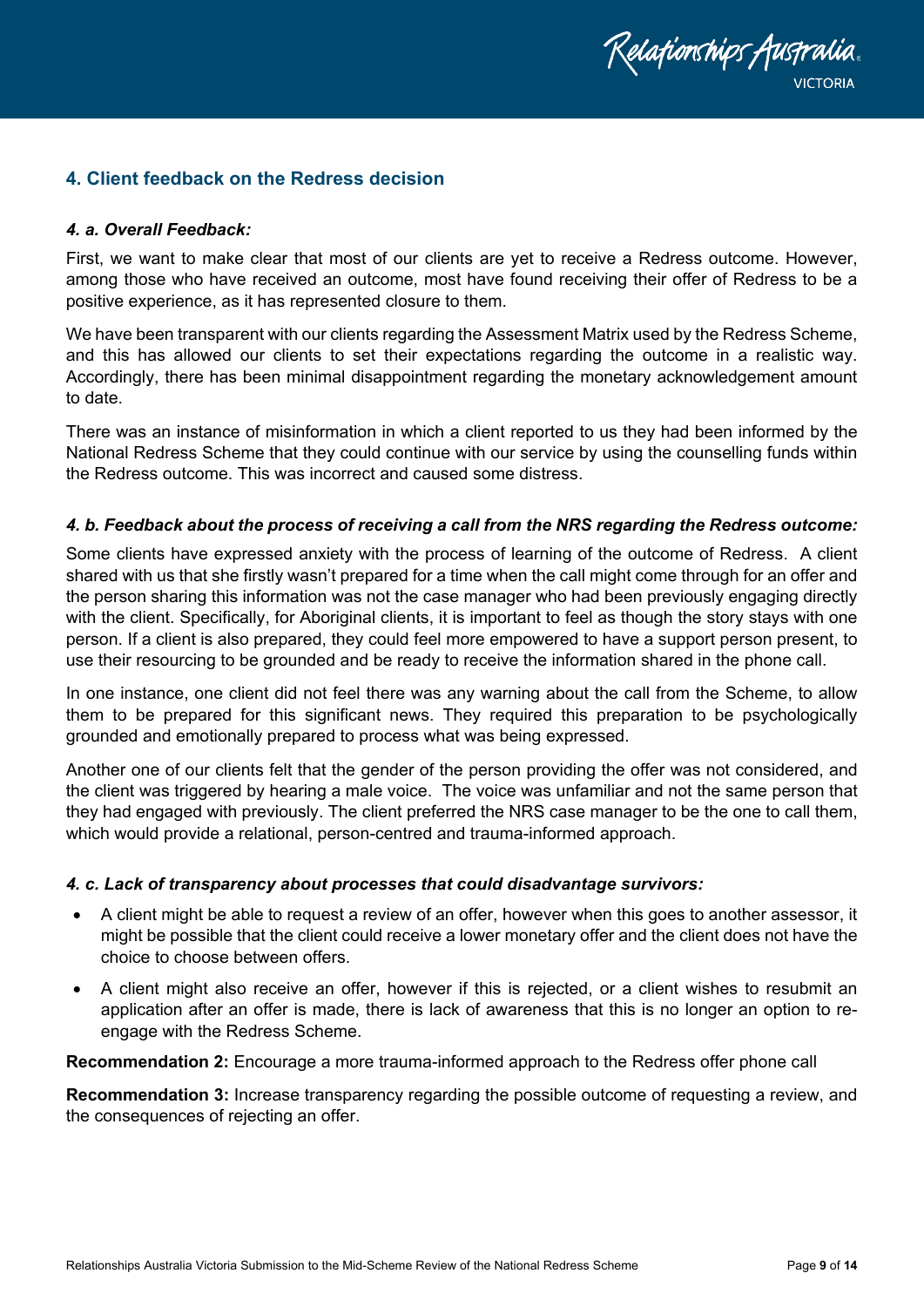

# <span id="page-9-0"></span>**5. Why have some people chosen not to apply or have withdrawn during the process:**

Some clients who have chosen not to apply have done so as they have made the decision to engage in civil litigation instead, due to the possibility of a greater payment.

Sometimes we have people contact our service and then discover that they have already signed a contract with a lawyer to engage in civil litigation. At times, these people have reported being unaware as to what the NRS is. They have also not always understood the difference between the NRS and civil litigation, or the consequences of signing a legal contract to engage in civil litigation and what the civil process entails. Given the degree of confusion and lack of clarity of information, we question if informed consent was given at the time of signing the contract with the civil litigation lawyer. We believe that the process must be clearly explained to the client so they can understand the conditions of the consent process, and what they have signed up for.

### <span id="page-9-1"></span>**6. Issues with counselling offered within the National Redress Scheme Compensation**

Survivors have raised concerns regarding the limited amount of counselling funding offered after receiving their offer of Redress, and their fears of being left without required support once their funding has been exhausted. Survivors are concerned about the National Redress Scheme's decision-making process, which involves an allocation of a set amount of funding for counselling sessions based on the type of abuse a survivor experienced. This process does not comprehensively consider the impact of the abuse upon survivors' lives, nor does it recognise that the type of abuse experienced has no relationship to the impact of the abuse. For example, an applicant who experienced "exposure abuse" may endure lasting detrimental impacts upon his/her life and need extensive counselling over a substantial number of sessions, however such an applicant would not be eligible for this ongoing support as this type of abuse only qualifies for counselling funding up to the amount of \$1,250 under the Scheme, which could be utilised by six sessions.

**Recommendation 4:** The amount of counselling funding that an applicant is eligible for should not be linked to their type of abuse. Every applicant should be eligible for the maximum amount of funding.

# <span id="page-9-2"></span>**7. Legal Issues Related to the National Redress Scheme**

#### <span id="page-9-3"></span>*7a. Support During Civil Litigation*

We have observed that survivors are being deterred from pursuing a civil litigation process for the abuse perpetrated against them, as there are no Redress Support Services available to support them through the civil route. An absence of such support impacts the ability of survivors to freely decide if the National Redress Scheme, or civil litigation is the best option for them. Survivors are cautious in proceeding with civil litigation due to the lack of support available.

**Recommendation 5a:** Survivors should be afforded the option of accessing emotional and therapeutic support through a Redress Support Services worker if they decide to pursue civil litigation. In order to meet the needs of this additional client group, Redress Support Services would require increased resourcing.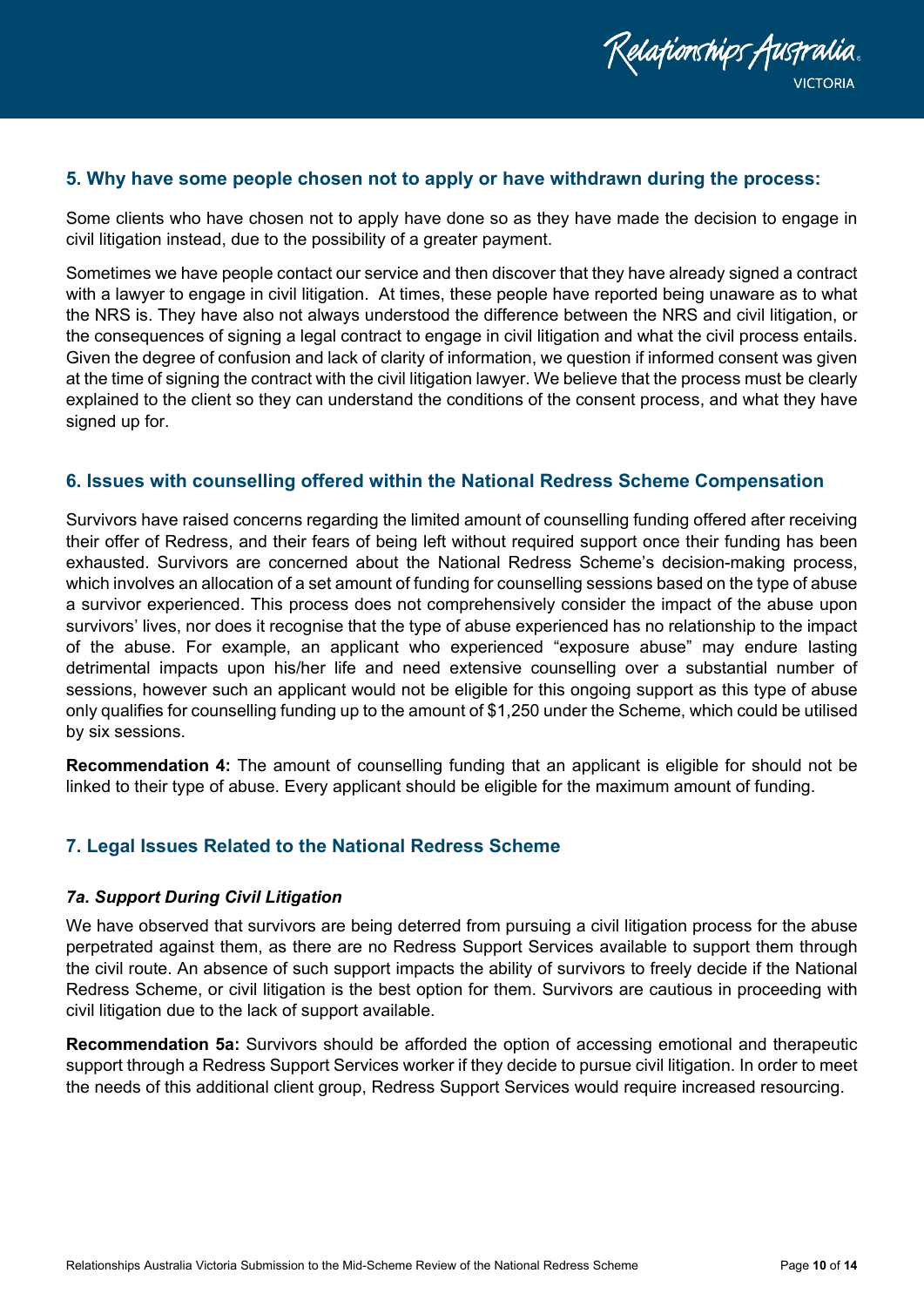

#### <span id="page-10-0"></span>*7b. Private Lawyers' Fees*

A second concern regarding legal issues relates to the private lawyers' fees/settlement policies. This risks taking advantage of survivors with extremely disturbing cases reported to us by other services and our clients, of private lawyers requiring contracts that allocate large percentages of the survivors' Redress payments to lawyers, should civil litigation be successful.

**Recommendation 5b:** We would recommend that the Scheme investigates this matter and takes all steps possible to prevent this from happening in the future. Additionally, we recommend that the Scheme increases the distribution of information to ensure all survivors are informed of the supports, choices and rights available to them. We also recommend that the government take steps towards preventing private lawyers from charging whatever fees and settlement arrangement they choose, and instead establish some regulations with limits on fees and settlement percentages paid to lawyers, in order to prevent survivors from exposure to exploitative litigation situations.

### <span id="page-10-1"></span>**8. Issues with the Redress Application Process**

#### <span id="page-10-2"></span>*8a. Application Length*

Survivors have reported that the Redress application is "extremely long" and is a task that is too overwhelming to complete without assistance. Survivors have come to our service having completed their Redress application independently, and express feelings of shock at experiencing such significant negative psychological effects after completing the form. With one institution, the form is 44 pages long, and with additional institutions, the length increases.

While Redress Support Services are available, some survivors do choose to complete the application independently. We understand the intent of the National Redress Scheme was to provide a less cumbersome and more approachable process for survivors to gain acknowledgement and compensation for the sexual abuses perpetrated against them by institutions. It is positive to see the efforts of DSS in providing and promoting information about Redress Support Services and Knowmore Legal Service within the application form, on the Scheme's website, and through other marketing avenues. However, we also believe survivors should have the right to choose to complete the application independently and acknowledge that many survivors are choosing to do so. We therefore believe that the application form should be a more reasonable length, in order to offer survivors a Redress application process that is manageable and minimises harm as far as is possible.

<span id="page-10-3"></span>**Recommendation 6a:** The National Redress Scheme should review the length of the application form, and wherever possible, shorten it to minimise psychological and emotional harm caused to survivors by having to endure an extremely long application completion process.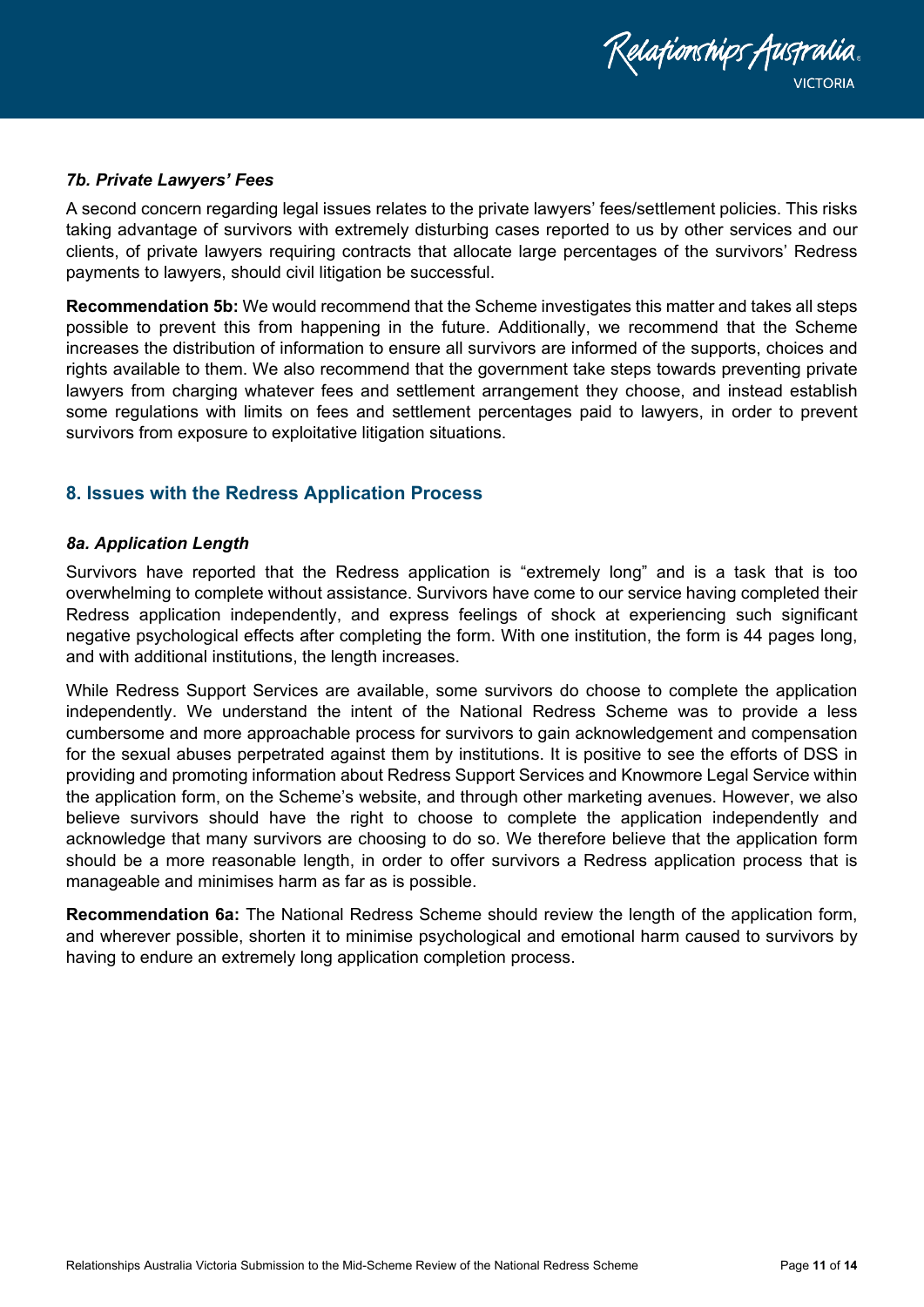

#### *8b. Application Criteria For 'Extreme Circumstances'*

Redress applications are being assessed, in part, as to whether they meet the criteria for 'extreme circumstances'. Thus far, the National Redress Scheme has been unable to provide any guidelines as to the definition of 'extreme circumstances', resulting in applicants potentially inadvertently omitting information that may be crucial to assessing this point. As a Redress Support Service, we are unable to explain to applicants what 'extreme circumstances' means, and therefore we are unable to provide applicants with realistic expectations as to what they can expect when they receive the outcome of their Redress application. This lack of clarity places pressure on survivors to include more extensive information regarding the abuses perpetrated against them, due to fear of their application not qualifying for 'extreme circumstances', and consequently, their monetary acknowledgement amount being reduced. Without this clarity, it is difficult to apply a trauma-informed approach of minimising exposure to memory recall as much as possible, to decrease re-traumatisation.

**Recommendation for 7b:** The term 'extreme circumstances' should be defined, and the definition made publicly available.

#### <span id="page-11-0"></span>*8c. Applications Relating to Multiple Institutions*

Where an applicant has experienced abuse at more than one institution, and one of these institutions has not opted into the Scheme, applicants have two options available to them.

*Option one* is to apply to the Scheme with all accounts of abuse perpetrated by all institutions, inclusive of institutions that have not signed up to the Scheme. As the monetary acknowledgement amount due to the survivor is divided up based on the type of abuse among the perpetrating institutions, if one institution has not signed up, the portion that institution is required to pay will not be paid to the survivor. In this way, the amount received by the survivor will be reduced if the survivor decided to include an account of the abuse perpetrated by the institution who has not signed up to the Scheme.

*Option two* is to include on the application form only those institution/s that have opted into the Scheme. This would involve not mentioning any abuse experienced at the institution/s that has not opted in. While the amount due to the survivor through monetary acknowledgement is not reduced, the negative impact of this is to entrench the often-held belief by applicants that they have no opportunity to tell their story, to be heard and to be believed.

<span id="page-11-1"></span>**Recommendation for 7c:** Applicants should be able to include in their applications, all institutions where they experienced abuse, and should receive all monetary payments for all abuse, regardless of whether institutions have signed up to the Scheme or not. Government should ensure that this occurs through whatever means necessary, including by compelling the institutions to sign up to the Scheme as detailed in Recommendation 2 ,and by negotiating an interim payment for survivors and recouping the payments from institutions who have failed to sign up to the Scheme at the time.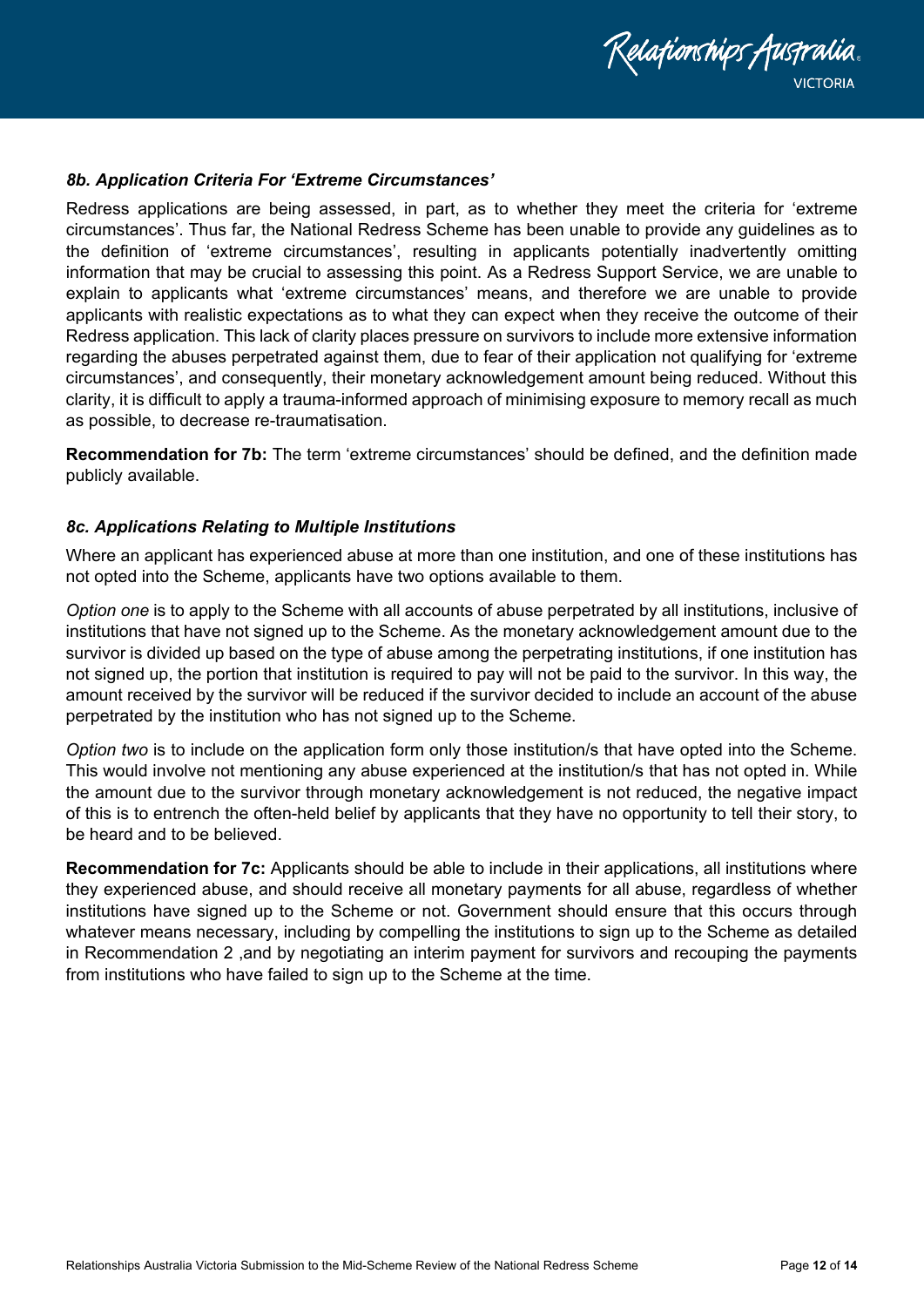

# **9. Issues with the National Redress Scheme Phone Line**

We have received reports of survivors' concerns regarding their communications with the National Redress Scheme phone line and case managers. Survivors have stated that they have been dissatisfied with how some of the staff at the National Redress Scheme phone line have engaged with them. In one case, a survivor has informed the Redress Support Services worker of their experience with a staff member of the phone line, who allegedly stated that they did not believe the survivor's experience of sexual abuse to be true.

**Recommendation 8a:** There should be clearly communicated and accessible pathways for survivors to share feedback regarding any concerns they may have in relation to National Redress Scheme staff and services, without the fear of their Redress offer being penalised as a result.

**Recommendation 8b:** All National Redress Scheme phone line staff **must be** adequately trained in trauma-informed care, to support appropriate and safe communications with survivors who have suffered from trauma due to sexual abuse perpetrated whilst they were in the care of institutions.

# <span id="page-12-0"></span>**10. Issues with the Direct Personal Response Component of the National Redress Scheme**

We have received feedback that the process to obtain a Direct Personal Response for survivors is unclear, and what is known about the process can be intimidating for clients. It is our understanding that clients need to contact the institutions themselves to request the Direct Personal Response they are entitled to following a successful Redress application. Redress Support Services such as RAV's, may support survivors with this process, however the role of support workers within Redress Support Services is not clearly defined, nor do they have any formalised authority or role to facilitate the process of obtaining a Direct Personal Response being given by an institution.

Overall feedback provided to RAV is that survivors are declining the opportunity for a Direct Personal Response, due to the lack of clarity regarding the process, and the associated fear and overwhelming feelings survivors experience when they contemplate contacting institutions directly themselves. It is also our understanding that the nature of the Direct Personal Response is to be discussed between the survivor and the institution and decided on a case-by-case basis. This assumes a degree of empowerment and stability of the survivor, which may be present for some survivors, but considering the traumatic impacts of survivors' childhood sexual abuse, this assumption may be an unrealistic expectation for others.

<span id="page-12-1"></span>**Recommendation 9:** Increase the accessibility of, and safety for survivors, in pursuing a Direct Personal Response, by developing an action plan based on a consultation process with survivors about their concerns and experiences related to Direct Personal Responses. Formalised guidelines as to the expectations of institutions regarding what Direct Personal Responses may or should include, would also support more formalised discussions between survivors or survivor representatives/advocates, and institutions. These guidelines could present several clearly outlined options for how a Direct Personal Response could take place, and a survivor could be given the right to choose the option that best suits them. Institutions would be expected to follow these guidelines and options, to ensure Direct Personal Responses occur in a safe, ethical, and meaningful manner.